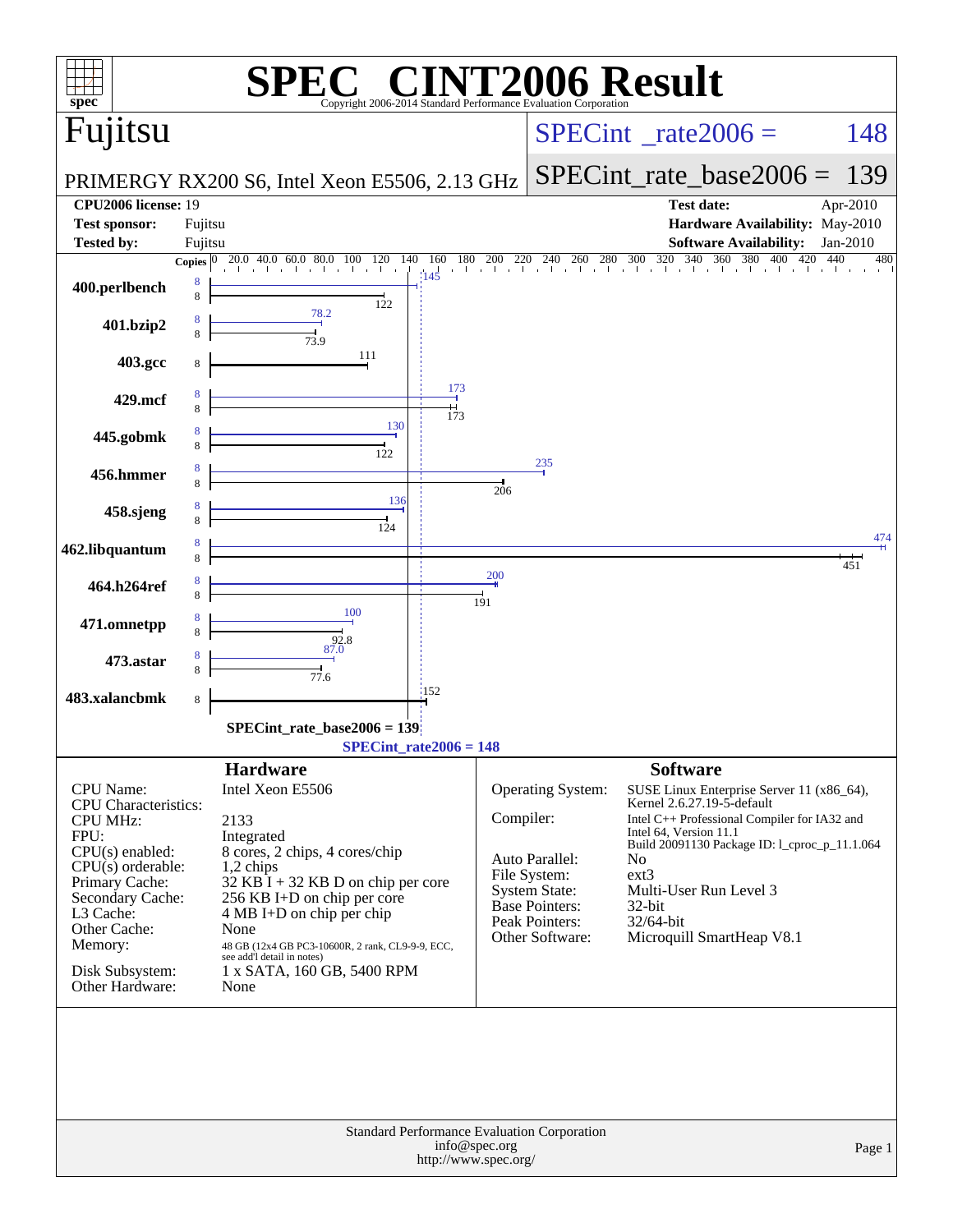

### Fujitsu

#### SPECint rate $2006 = 148$

[SPECint\\_rate\\_base2006 =](http://www.spec.org/auto/cpu2006/Docs/result-fields.html#SPECintratebase2006) 139

#### PRIMERGY RX200 S6, Intel Xeon E5506, 2.13 GHz

**[CPU2006 license:](http://www.spec.org/auto/cpu2006/Docs/result-fields.html#CPU2006license)** 19 **[Test date:](http://www.spec.org/auto/cpu2006/Docs/result-fields.html#Testdate)** Apr-2010

**[Test sponsor:](http://www.spec.org/auto/cpu2006/Docs/result-fields.html#Testsponsor)** Fujitsu **[Hardware Availability:](http://www.spec.org/auto/cpu2006/Docs/result-fields.html#HardwareAvailability)** May-2010 **[Tested by:](http://www.spec.org/auto/cpu2006/Docs/result-fields.html#Testedby)** Fujitsu **[Software Availability:](http://www.spec.org/auto/cpu2006/Docs/result-fields.html#SoftwareAvailability)** Jan-2010

#### **[Results Table](http://www.spec.org/auto/cpu2006/Docs/result-fields.html#ResultsTable)**

|                    | <b>Base</b>   |                |       |                |       |                |            | <b>Peak</b>   |                |              |                |              |                |              |
|--------------------|---------------|----------------|-------|----------------|-------|----------------|------------|---------------|----------------|--------------|----------------|--------------|----------------|--------------|
| <b>Benchmark</b>   | <b>Copies</b> | <b>Seconds</b> | Ratio | <b>Seconds</b> | Ratio | <b>Seconds</b> | Ratio      | <b>Copies</b> | <b>Seconds</b> | <b>Ratio</b> | <b>Seconds</b> | <b>Ratio</b> | <b>Seconds</b> | <b>Ratio</b> |
| 400.perlbench      |               | 640            | 122   | 640            | 122   | 641            | 122        |               | 539            | 145          | 538            | 145          | 538            | 145          |
| 401.bzip2          |               | 1044           | 74.0  | 1048           | 73.7  | 1045           | 73.9       |               | 986            | 78.3         | 990            | 78.0         | 987            | 78.2         |
| $403.\mathrm{gcc}$ |               | 581            | 111   | 581            | 111   | 584            | 110        |               | 581            | 111          | 581            | 111          | 584            | 110          |
| 429.mcf            |               | 432            | 169   | 422            | 173   | 422            | <u>173</u> |               | 422            | 173          | 421            | 173          | 421            | 173          |
| $445$ .gobmk       |               | 686            | 122   | 685            | 122   | 685            | 123        |               | 644            | 130          | 641            | 131          | 644            | 130          |
| 456.hmmer          |               | 363            | 206   | 361            | 207   | 363            | 205        |               | 318            | 235          | 319            | 234          | 318            | 235          |
| $458$ .sjeng       |               | 779            | 124   | 780            | 124   | 779            | 124        |               | 713            | 136          | 714            | 135          | 713            | 136          |
| 462.libquantum     |               | 367            | 451   | 374            | 443   | 361            | 459        |               | 351            | 472          | 349            | 474          | 349            | 475          |
| 464.h264ref        |               | 925            | 191   | 924            | 192   | 925            | 191        |               | 884            | 200          | 878            | 202          | 883            | <b>200</b>   |
| 471.omnetpp        |               | 539            | 92.7  | 539            | 92.8  | 538            | 92.9       |               | 500            | 100          | 500            | 100          | 500            | 100          |
| 473.astar          |               | 723            | 77.6  | 723            | 77.6  | 721            | 77.9       |               | 646            | 87.0         | 645            | 87.1         | 647            | 86.9         |
| 483.xalancbmk      |               | 364            | 152   | 362            | 152   | 362            | 152        |               | 364            | 152          | 362            | <u>152</u>   | 362            | 152          |

Results appear in the [order in which they were run.](http://www.spec.org/auto/cpu2006/Docs/result-fields.html#RunOrder) Bold underlined text [indicates a median measurement.](http://www.spec.org/auto/cpu2006/Docs/result-fields.html#Median)

#### **[Submit Notes](http://www.spec.org/auto/cpu2006/Docs/result-fields.html#SubmitNotes)**

The config file option 'submit' was used.

#### **[Operating System Notes](http://www.spec.org/auto/cpu2006/Docs/result-fields.html#OperatingSystemNotes)**

'ulimit -s unlimited' was used to set the stacksize to unlimited prior to run

#### **[Platform Notes](http://www.spec.org/auto/cpu2006/Docs/result-fields.html#PlatformNotes)**

The system automatically configures the memory to run at 800 MHz. BIOS configuration: Data Reuse Optimization = Disable

#### **[General Notes](http://www.spec.org/auto/cpu2006/Docs/result-fields.html#GeneralNotes)**

 For information about Fujitsu please visit: <http://www.fujitsu.com> Binaries were compiled on SLES 10 with Binutils 2.18.50.0.7.20080502

### **[Base Compiler Invocation](http://www.spec.org/auto/cpu2006/Docs/result-fields.html#BaseCompilerInvocation)**

[C benchmarks](http://www.spec.org/auto/cpu2006/Docs/result-fields.html#Cbenchmarks): [icc -m32](http://www.spec.org/cpu2006/results/res2010q3/cpu2006-20100706-12334.flags.html#user_CCbase_intel_icc_32bit_5ff4a39e364c98233615fdd38438c6f2)

[C++ benchmarks:](http://www.spec.org/auto/cpu2006/Docs/result-fields.html#CXXbenchmarks) [icpc -m32](http://www.spec.org/cpu2006/results/res2010q3/cpu2006-20100706-12334.flags.html#user_CXXbase_intel_icpc_32bit_4e5a5ef1a53fd332b3c49e69c3330699)

> Standard Performance Evaluation Corporation [info@spec.org](mailto:info@spec.org) <http://www.spec.org/>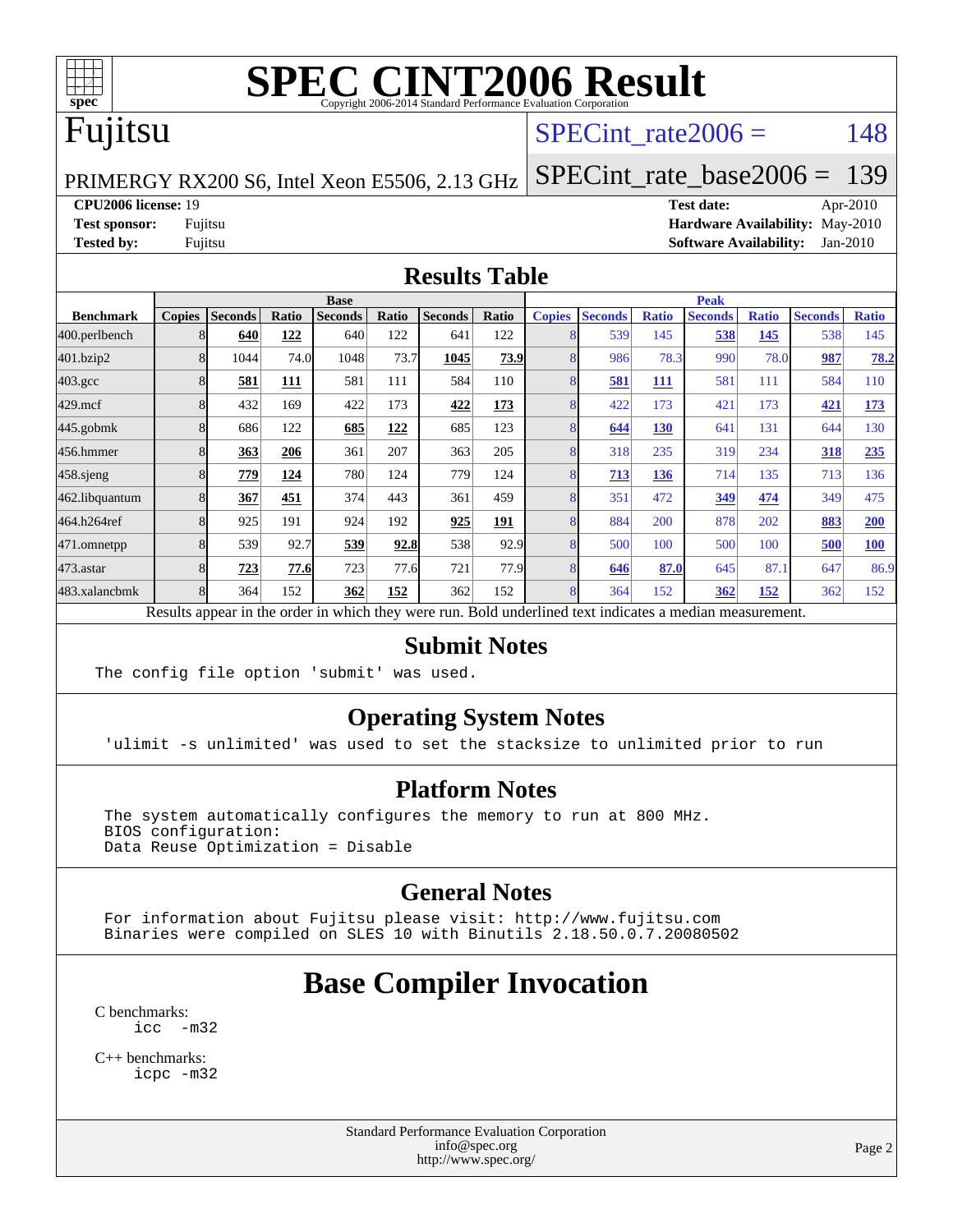

## Fujitsu

SPECint rate $2006 = 148$ 

[SPECint\\_rate\\_base2006 =](http://www.spec.org/auto/cpu2006/Docs/result-fields.html#SPECintratebase2006) 139

PRIMERGY RX200 S6, Intel Xeon E5506, 2.13 GHz

**[CPU2006 license:](http://www.spec.org/auto/cpu2006/Docs/result-fields.html#CPU2006license)** 19 **[Test date:](http://www.spec.org/auto/cpu2006/Docs/result-fields.html#Testdate)** Apr-2010 **[Test sponsor:](http://www.spec.org/auto/cpu2006/Docs/result-fields.html#Testsponsor)** Fujitsu **[Hardware Availability:](http://www.spec.org/auto/cpu2006/Docs/result-fields.html#HardwareAvailability)** May-2010 **[Tested by:](http://www.spec.org/auto/cpu2006/Docs/result-fields.html#Testedby)** Fujitsu **[Software Availability:](http://www.spec.org/auto/cpu2006/Docs/result-fields.html#SoftwareAvailability)** Jan-2010

#### **[Base Portability Flags](http://www.spec.org/auto/cpu2006/Docs/result-fields.html#BasePortabilityFlags)**

 400.perlbench: [-DSPEC\\_CPU\\_LINUX\\_IA32](http://www.spec.org/cpu2006/results/res2010q3/cpu2006-20100706-12334.flags.html#b400.perlbench_baseCPORTABILITY_DSPEC_CPU_LINUX_IA32) 462.libquantum: [-DSPEC\\_CPU\\_LINUX](http://www.spec.org/cpu2006/results/res2010q3/cpu2006-20100706-12334.flags.html#b462.libquantum_baseCPORTABILITY_DSPEC_CPU_LINUX) 483.xalancbmk: [-DSPEC\\_CPU\\_LINUX](http://www.spec.org/cpu2006/results/res2010q3/cpu2006-20100706-12334.flags.html#b483.xalancbmk_baseCXXPORTABILITY_DSPEC_CPU_LINUX)

**[Base Optimization Flags](http://www.spec.org/auto/cpu2006/Docs/result-fields.html#BaseOptimizationFlags)**

[C benchmarks](http://www.spec.org/auto/cpu2006/Docs/result-fields.html#Cbenchmarks):

[-xSSE4.2](http://www.spec.org/cpu2006/results/res2010q3/cpu2006-20100706-12334.flags.html#user_CCbase_f-xSSE42_f91528193cf0b216347adb8b939d4107) [-ipo](http://www.spec.org/cpu2006/results/res2010q3/cpu2006-20100706-12334.flags.html#user_CCbase_f-ipo) [-O3](http://www.spec.org/cpu2006/results/res2010q3/cpu2006-20100706-12334.flags.html#user_CCbase_f-O3) [-no-prec-div](http://www.spec.org/cpu2006/results/res2010q3/cpu2006-20100706-12334.flags.html#user_CCbase_f-no-prec-div) [-static](http://www.spec.org/cpu2006/results/res2010q3/cpu2006-20100706-12334.flags.html#user_CCbase_f-static) [-opt-prefetch](http://www.spec.org/cpu2006/results/res2010q3/cpu2006-20100706-12334.flags.html#user_CCbase_f-opt-prefetch)

[C++ benchmarks:](http://www.spec.org/auto/cpu2006/Docs/result-fields.html#CXXbenchmarks)

[-xSSE4.2](http://www.spec.org/cpu2006/results/res2010q3/cpu2006-20100706-12334.flags.html#user_CXXbase_f-xSSE42_f91528193cf0b216347adb8b939d4107) [-ipo](http://www.spec.org/cpu2006/results/res2010q3/cpu2006-20100706-12334.flags.html#user_CXXbase_f-ipo) [-O3](http://www.spec.org/cpu2006/results/res2010q3/cpu2006-20100706-12334.flags.html#user_CXXbase_f-O3) [-no-prec-div](http://www.spec.org/cpu2006/results/res2010q3/cpu2006-20100706-12334.flags.html#user_CXXbase_f-no-prec-div) [-opt-prefetch](http://www.spec.org/cpu2006/results/res2010q3/cpu2006-20100706-12334.flags.html#user_CXXbase_f-opt-prefetch) [-Wl,-z,muldefs](http://www.spec.org/cpu2006/results/res2010q3/cpu2006-20100706-12334.flags.html#user_CXXbase_link_force_multiple1_74079c344b956b9658436fd1b6dd3a8a) [-L/home/cmplr/usr3/alrahate/cpu2006.1.1.ic11.1/libic11.1-32bit -lsmartheap](http://www.spec.org/cpu2006/results/res2010q3/cpu2006-20100706-12334.flags.html#user_CXXbase_SmartHeap_d86dffe4a79b79ef8890d5cce17030c3)

#### **[Base Other Flags](http://www.spec.org/auto/cpu2006/Docs/result-fields.html#BaseOtherFlags)**

[C benchmarks](http://www.spec.org/auto/cpu2006/Docs/result-fields.html#Cbenchmarks):

403.gcc: [-Dalloca=\\_alloca](http://www.spec.org/cpu2006/results/res2010q3/cpu2006-20100706-12334.flags.html#b403.gcc_baseEXTRA_CFLAGS_Dalloca_be3056838c12de2578596ca5467af7f3)

#### **[Peak Compiler Invocation](http://www.spec.org/auto/cpu2006/Docs/result-fields.html#PeakCompilerInvocation)**

[C benchmarks \(except as noted below\)](http://www.spec.org/auto/cpu2006/Docs/result-fields.html#Cbenchmarksexceptasnotedbelow):

[icc -m32](http://www.spec.org/cpu2006/results/res2010q3/cpu2006-20100706-12334.flags.html#user_CCpeak_intel_icc_32bit_5ff4a39e364c98233615fdd38438c6f2)

401.bzip2: [icc -m64](http://www.spec.org/cpu2006/results/res2010q3/cpu2006-20100706-12334.flags.html#user_peakCCLD401_bzip2_intel_icc_64bit_bda6cc9af1fdbb0edc3795bac97ada53)

456.hmmer: [icc -m64](http://www.spec.org/cpu2006/results/res2010q3/cpu2006-20100706-12334.flags.html#user_peakCCLD456_hmmer_intel_icc_64bit_bda6cc9af1fdbb0edc3795bac97ada53)

458.sjeng: [icc -m64](http://www.spec.org/cpu2006/results/res2010q3/cpu2006-20100706-12334.flags.html#user_peakCCLD458_sjeng_intel_icc_64bit_bda6cc9af1fdbb0edc3795bac97ada53)

462.libquantum: [icc -m64](http://www.spec.org/cpu2006/results/res2010q3/cpu2006-20100706-12334.flags.html#user_peakCCLD462_libquantum_intel_icc_64bit_bda6cc9af1fdbb0edc3795bac97ada53)

[C++ benchmarks \(except as noted below\):](http://www.spec.org/auto/cpu2006/Docs/result-fields.html#CXXbenchmarksexceptasnotedbelow) [icpc -m32](http://www.spec.org/cpu2006/results/res2010q3/cpu2006-20100706-12334.flags.html#user_CXXpeak_intel_icpc_32bit_4e5a5ef1a53fd332b3c49e69c3330699)

473.astar: [icpc -m64](http://www.spec.org/cpu2006/results/res2010q3/cpu2006-20100706-12334.flags.html#user_peakCXXLD473_astar_intel_icpc_64bit_fc66a5337ce925472a5c54ad6a0de310)

#### **[Peak Portability Flags](http://www.spec.org/auto/cpu2006/Docs/result-fields.html#PeakPortabilityFlags)**

 400.perlbench: [-DSPEC\\_CPU\\_LINUX\\_IA32](http://www.spec.org/cpu2006/results/res2010q3/cpu2006-20100706-12334.flags.html#b400.perlbench_peakCPORTABILITY_DSPEC_CPU_LINUX_IA32) 401.bzip2: [-DSPEC\\_CPU\\_LP64](http://www.spec.org/cpu2006/results/res2010q3/cpu2006-20100706-12334.flags.html#suite_peakCPORTABILITY401_bzip2_DSPEC_CPU_LP64)

Continued on next page

Standard Performance Evaluation Corporation [info@spec.org](mailto:info@spec.org) <http://www.spec.org/>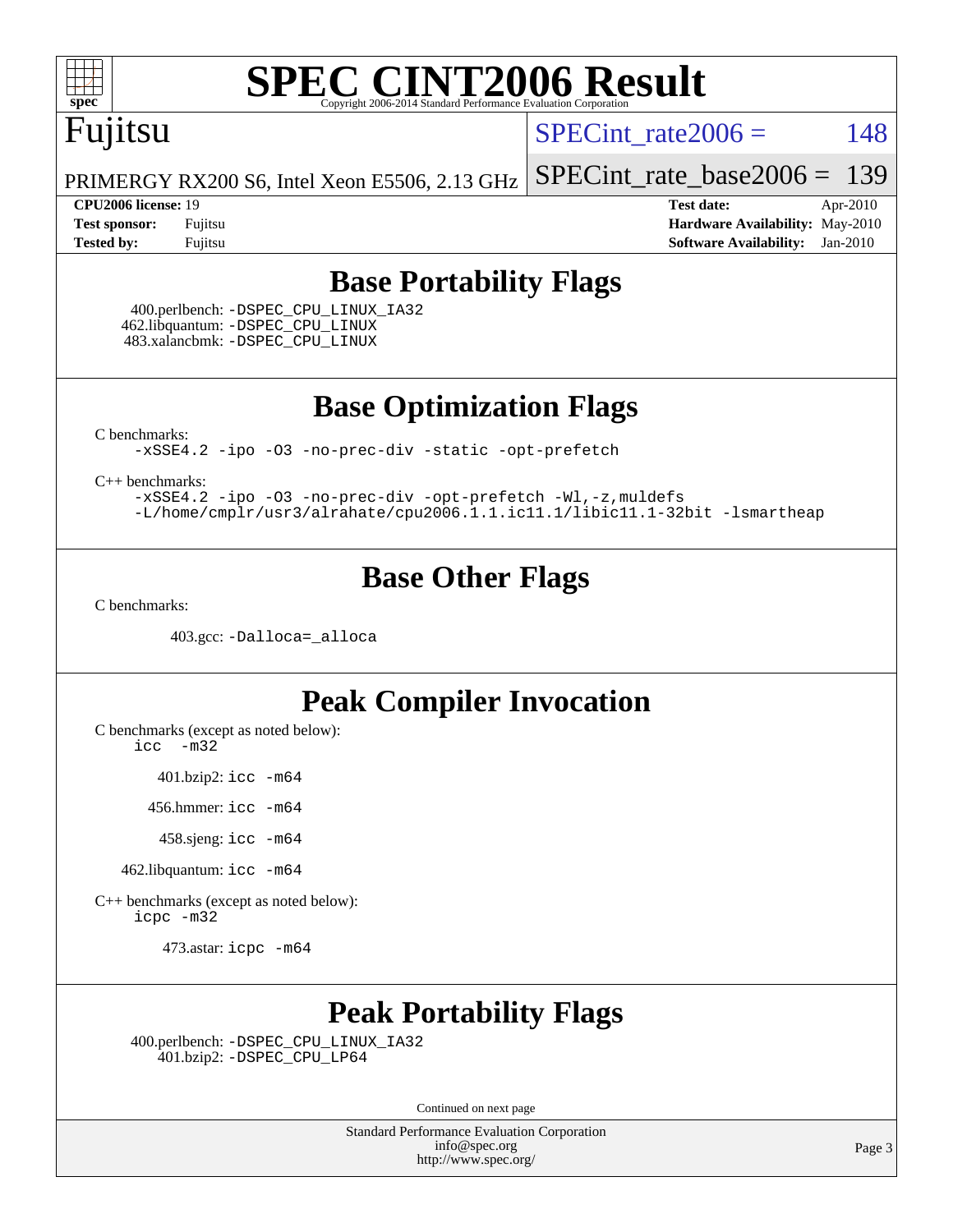

# Fujitsu

SPECint rate $2006 = 148$ 

PRIMERGY RX200 S6, Intel Xeon E5506, 2.13 GHz [SPECint\\_rate\\_base2006 =](http://www.spec.org/auto/cpu2006/Docs/result-fields.html#SPECintratebase2006) 139

**[CPU2006 license:](http://www.spec.org/auto/cpu2006/Docs/result-fields.html#CPU2006license)** 19 **[Test date:](http://www.spec.org/auto/cpu2006/Docs/result-fields.html#Testdate)** Apr-2010 **[Test sponsor:](http://www.spec.org/auto/cpu2006/Docs/result-fields.html#Testsponsor)** Fujitsu **[Hardware Availability:](http://www.spec.org/auto/cpu2006/Docs/result-fields.html#HardwareAvailability)** May-2010 **[Tested by:](http://www.spec.org/auto/cpu2006/Docs/result-fields.html#Testedby)** Fujitsu **[Software Availability:](http://www.spec.org/auto/cpu2006/Docs/result-fields.html#SoftwareAvailability)** Jan-2010

### **[Peak Portability Flags \(Continued\)](http://www.spec.org/auto/cpu2006/Docs/result-fields.html#PeakPortabilityFlags)**

 456.hmmer: [-DSPEC\\_CPU\\_LP64](http://www.spec.org/cpu2006/results/res2010q3/cpu2006-20100706-12334.flags.html#suite_peakCPORTABILITY456_hmmer_DSPEC_CPU_LP64) 458.sjeng: [-DSPEC\\_CPU\\_LP64](http://www.spec.org/cpu2006/results/res2010q3/cpu2006-20100706-12334.flags.html#suite_peakCPORTABILITY458_sjeng_DSPEC_CPU_LP64) 462.libquantum: [-DSPEC\\_CPU\\_LP64](http://www.spec.org/cpu2006/results/res2010q3/cpu2006-20100706-12334.flags.html#suite_peakCPORTABILITY462_libquantum_DSPEC_CPU_LP64) [-DSPEC\\_CPU\\_LINUX](http://www.spec.org/cpu2006/results/res2010q3/cpu2006-20100706-12334.flags.html#b462.libquantum_peakCPORTABILITY_DSPEC_CPU_LINUX) 473.astar: [-DSPEC\\_CPU\\_LP64](http://www.spec.org/cpu2006/results/res2010q3/cpu2006-20100706-12334.flags.html#suite_peakCXXPORTABILITY473_astar_DSPEC_CPU_LP64) 483.xalancbmk: [-DSPEC\\_CPU\\_LINUX](http://www.spec.org/cpu2006/results/res2010q3/cpu2006-20100706-12334.flags.html#b483.xalancbmk_peakCXXPORTABILITY_DSPEC_CPU_LINUX)

### **[Peak Optimization Flags](http://www.spec.org/auto/cpu2006/Docs/result-fields.html#PeakOptimizationFlags)**

[C benchmarks](http://www.spec.org/auto/cpu2006/Docs/result-fields.html#Cbenchmarks):

Standard Performance Evaluation Corporation [info@spec.org](mailto:info@spec.org) <http://www.spec.org/> Page 4 400.perlbench: [-xSSE4.2](http://www.spec.org/cpu2006/results/res2010q3/cpu2006-20100706-12334.flags.html#user_peakPASS2_CFLAGSPASS2_LDCFLAGS400_perlbench_f-xSSE42_f91528193cf0b216347adb8b939d4107)(pass 2) [-prof-gen](http://www.spec.org/cpu2006/results/res2010q3/cpu2006-20100706-12334.flags.html#user_peakPASS1_CFLAGSPASS1_LDCFLAGS400_perlbench_prof_gen_e43856698f6ca7b7e442dfd80e94a8fc)(pass 1) [-ipo](http://www.spec.org/cpu2006/results/res2010q3/cpu2006-20100706-12334.flags.html#user_peakPASS2_CFLAGSPASS2_LDCFLAGS400_perlbench_f-ipo)(pass 2)  $-03$ (pass 2)  $-$ no-prec-div(pass 2)  $-$ static(pass 2) [-prof-use](http://www.spec.org/cpu2006/results/res2010q3/cpu2006-20100706-12334.flags.html#user_peakPASS2_CFLAGSPASS2_LDCFLAGS400_perlbench_prof_use_bccf7792157ff70d64e32fe3e1250b55)(pass 2) [-ansi-alias](http://www.spec.org/cpu2006/results/res2010q3/cpu2006-20100706-12334.flags.html#user_peakCOPTIMIZE400_perlbench_f-ansi-alias) 401.bzip2: [-xSSE4.2](http://www.spec.org/cpu2006/results/res2010q3/cpu2006-20100706-12334.flags.html#user_peakPASS2_CFLAGSPASS2_LDCFLAGS401_bzip2_f-xSSE42_f91528193cf0b216347adb8b939d4107)(pass 2) [-prof-gen](http://www.spec.org/cpu2006/results/res2010q3/cpu2006-20100706-12334.flags.html#user_peakPASS1_CFLAGSPASS1_LDCFLAGS401_bzip2_prof_gen_e43856698f6ca7b7e442dfd80e94a8fc)(pass 1) [-ipo](http://www.spec.org/cpu2006/results/res2010q3/cpu2006-20100706-12334.flags.html#user_peakPASS2_CFLAGSPASS2_LDCFLAGS401_bzip2_f-ipo)(pass 2) [-O3](http://www.spec.org/cpu2006/results/res2010q3/cpu2006-20100706-12334.flags.html#user_peakPASS2_CFLAGSPASS2_LDCFLAGS401_bzip2_f-O3)(pass 2) [-no-prec-div](http://www.spec.org/cpu2006/results/res2010q3/cpu2006-20100706-12334.flags.html#user_peakPASS2_CFLAGSPASS2_LDCFLAGS401_bzip2_f-no-prec-div)(pass 2) [-static](http://www.spec.org/cpu2006/results/res2010q3/cpu2006-20100706-12334.flags.html#user_peakPASS2_CFLAGSPASS2_LDCFLAGS401_bzip2_f-static)(pass 2) [-prof-use](http://www.spec.org/cpu2006/results/res2010q3/cpu2006-20100706-12334.flags.html#user_peakPASS2_CFLAGSPASS2_LDCFLAGS401_bzip2_prof_use_bccf7792157ff70d64e32fe3e1250b55)(pass 2) [-opt-prefetch](http://www.spec.org/cpu2006/results/res2010q3/cpu2006-20100706-12334.flags.html#user_peakCOPTIMIZE401_bzip2_f-opt-prefetch) [-ansi-alias](http://www.spec.org/cpu2006/results/res2010q3/cpu2006-20100706-12334.flags.html#user_peakCOPTIMIZE401_bzip2_f-ansi-alias) [-auto-ilp32](http://www.spec.org/cpu2006/results/res2010q3/cpu2006-20100706-12334.flags.html#user_peakCOPTIMIZE401_bzip2_f-auto-ilp32)  $403.\text{gcc: basepeak}$  = yes 429.mcf: [-xSSE4.2](http://www.spec.org/cpu2006/results/res2010q3/cpu2006-20100706-12334.flags.html#user_peakCOPTIMIZE429_mcf_f-xSSE42_f91528193cf0b216347adb8b939d4107) [-ipo](http://www.spec.org/cpu2006/results/res2010q3/cpu2006-20100706-12334.flags.html#user_peakCOPTIMIZE429_mcf_f-ipo) [-O3](http://www.spec.org/cpu2006/results/res2010q3/cpu2006-20100706-12334.flags.html#user_peakCOPTIMIZE429_mcf_f-O3) [-no-prec-div](http://www.spec.org/cpu2006/results/res2010q3/cpu2006-20100706-12334.flags.html#user_peakCOPTIMIZE429_mcf_f-no-prec-div) [-static](http://www.spec.org/cpu2006/results/res2010q3/cpu2006-20100706-12334.flags.html#user_peakCOPTIMIZE429_mcf_f-static) [-opt-prefetch](http://www.spec.org/cpu2006/results/res2010q3/cpu2006-20100706-12334.flags.html#user_peakCOPTIMIZE429_mcf_f-opt-prefetch) 445.gobmk: [-xSSE4.2](http://www.spec.org/cpu2006/results/res2010q3/cpu2006-20100706-12334.flags.html#user_peakPASS2_CFLAGSPASS2_LDCFLAGS445_gobmk_f-xSSE42_f91528193cf0b216347adb8b939d4107)(pass 2) [-prof-gen](http://www.spec.org/cpu2006/results/res2010q3/cpu2006-20100706-12334.flags.html#user_peakPASS1_CFLAGSPASS1_LDCFLAGS445_gobmk_prof_gen_e43856698f6ca7b7e442dfd80e94a8fc)(pass 1) [-prof-use](http://www.spec.org/cpu2006/results/res2010q3/cpu2006-20100706-12334.flags.html#user_peakPASS2_CFLAGSPASS2_LDCFLAGS445_gobmk_prof_use_bccf7792157ff70d64e32fe3e1250b55)(pass 2) [-O2](http://www.spec.org/cpu2006/results/res2010q3/cpu2006-20100706-12334.flags.html#user_peakCOPTIMIZE445_gobmk_f-O2) [-ipo](http://www.spec.org/cpu2006/results/res2010q3/cpu2006-20100706-12334.flags.html#user_peakCOPTIMIZE445_gobmk_f-ipo) [-no-prec-div](http://www.spec.org/cpu2006/results/res2010q3/cpu2006-20100706-12334.flags.html#user_peakCOPTIMIZE445_gobmk_f-no-prec-div) [-ansi-alias](http://www.spec.org/cpu2006/results/res2010q3/cpu2006-20100706-12334.flags.html#user_peakCOPTIMIZE445_gobmk_f-ansi-alias) 456.hmmer: [-xSSE4.2](http://www.spec.org/cpu2006/results/res2010q3/cpu2006-20100706-12334.flags.html#user_peakCOPTIMIZE456_hmmer_f-xSSE42_f91528193cf0b216347adb8b939d4107) [-ipo](http://www.spec.org/cpu2006/results/res2010q3/cpu2006-20100706-12334.flags.html#user_peakCOPTIMIZE456_hmmer_f-ipo) [-O3](http://www.spec.org/cpu2006/results/res2010q3/cpu2006-20100706-12334.flags.html#user_peakCOPTIMIZE456_hmmer_f-O3) [-no-prec-div](http://www.spec.org/cpu2006/results/res2010q3/cpu2006-20100706-12334.flags.html#user_peakCOPTIMIZE456_hmmer_f-no-prec-div) [-static](http://www.spec.org/cpu2006/results/res2010q3/cpu2006-20100706-12334.flags.html#user_peakCOPTIMIZE456_hmmer_f-static) [-unroll2](http://www.spec.org/cpu2006/results/res2010q3/cpu2006-20100706-12334.flags.html#user_peakCOPTIMIZE456_hmmer_f-unroll_784dae83bebfb236979b41d2422d7ec2) [-ansi-alias](http://www.spec.org/cpu2006/results/res2010q3/cpu2006-20100706-12334.flags.html#user_peakCOPTIMIZE456_hmmer_f-ansi-alias) [-auto-ilp32](http://www.spec.org/cpu2006/results/res2010q3/cpu2006-20100706-12334.flags.html#user_peakCOPTIMIZE456_hmmer_f-auto-ilp32) 458.sjeng: [-xSSE4.2](http://www.spec.org/cpu2006/results/res2010q3/cpu2006-20100706-12334.flags.html#user_peakPASS2_CFLAGSPASS2_LDCFLAGS458_sjeng_f-xSSE42_f91528193cf0b216347adb8b939d4107)(pass 2) [-prof-gen](http://www.spec.org/cpu2006/results/res2010q3/cpu2006-20100706-12334.flags.html#user_peakPASS1_CFLAGSPASS1_LDCFLAGS458_sjeng_prof_gen_e43856698f6ca7b7e442dfd80e94a8fc)(pass 1) [-ipo](http://www.spec.org/cpu2006/results/res2010q3/cpu2006-20100706-12334.flags.html#user_peakPASS2_CFLAGSPASS2_LDCFLAGS458_sjeng_f-ipo)(pass 2) [-O3](http://www.spec.org/cpu2006/results/res2010q3/cpu2006-20100706-12334.flags.html#user_peakPASS2_CFLAGSPASS2_LDCFLAGS458_sjeng_f-O3)(pass 2) [-no-prec-div](http://www.spec.org/cpu2006/results/res2010q3/cpu2006-20100706-12334.flags.html#user_peakPASS2_CFLAGSPASS2_LDCFLAGS458_sjeng_f-no-prec-div)(pass 2) [-static](http://www.spec.org/cpu2006/results/res2010q3/cpu2006-20100706-12334.flags.html#user_peakPASS2_CFLAGSPASS2_LDCFLAGS458_sjeng_f-static)(pass 2) [-prof-use](http://www.spec.org/cpu2006/results/res2010q3/cpu2006-20100706-12334.flags.html#user_peakPASS2_CFLAGSPASS2_LDCFLAGS458_sjeng_prof_use_bccf7792157ff70d64e32fe3e1250b55)(pass 2) [-unroll4](http://www.spec.org/cpu2006/results/res2010q3/cpu2006-20100706-12334.flags.html#user_peakCOPTIMIZE458_sjeng_f-unroll_4e5e4ed65b7fd20bdcd365bec371b81f) [-auto-ilp32](http://www.spec.org/cpu2006/results/res2010q3/cpu2006-20100706-12334.flags.html#user_peakCOPTIMIZE458_sjeng_f-auto-ilp32) 462.libquantum: [-xSSE4.2](http://www.spec.org/cpu2006/results/res2010q3/cpu2006-20100706-12334.flags.html#user_peakCOPTIMIZE462_libquantum_f-xSSE42_f91528193cf0b216347adb8b939d4107) [-ipo](http://www.spec.org/cpu2006/results/res2010q3/cpu2006-20100706-12334.flags.html#user_peakCOPTIMIZE462_libquantum_f-ipo) [-O3](http://www.spec.org/cpu2006/results/res2010q3/cpu2006-20100706-12334.flags.html#user_peakCOPTIMIZE462_libquantum_f-O3) [-no-prec-div](http://www.spec.org/cpu2006/results/res2010q3/cpu2006-20100706-12334.flags.html#user_peakCOPTIMIZE462_libquantum_f-no-prec-div) [-static](http://www.spec.org/cpu2006/results/res2010q3/cpu2006-20100706-12334.flags.html#user_peakCOPTIMIZE462_libquantum_f-static) [-auto-ilp32](http://www.spec.org/cpu2006/results/res2010q3/cpu2006-20100706-12334.flags.html#user_peakCOPTIMIZE462_libquantum_f-auto-ilp32) [-opt-prefetch](http://www.spec.org/cpu2006/results/res2010q3/cpu2006-20100706-12334.flags.html#user_peakCOPTIMIZE462_libquantum_f-opt-prefetch) 464.h264ref: [-xSSE4.2](http://www.spec.org/cpu2006/results/res2010q3/cpu2006-20100706-12334.flags.html#user_peakPASS2_CFLAGSPASS2_LDCFLAGS464_h264ref_f-xSSE42_f91528193cf0b216347adb8b939d4107)(pass 2) [-prof-gen](http://www.spec.org/cpu2006/results/res2010q3/cpu2006-20100706-12334.flags.html#user_peakPASS1_CFLAGSPASS1_LDCFLAGS464_h264ref_prof_gen_e43856698f6ca7b7e442dfd80e94a8fc)(pass 1) [-ipo](http://www.spec.org/cpu2006/results/res2010q3/cpu2006-20100706-12334.flags.html#user_peakPASS2_CFLAGSPASS2_LDCFLAGS464_h264ref_f-ipo)(pass 2) [-O3](http://www.spec.org/cpu2006/results/res2010q3/cpu2006-20100706-12334.flags.html#user_peakPASS2_CFLAGSPASS2_LDCFLAGS464_h264ref_f-O3)(pass 2) [-no-prec-div](http://www.spec.org/cpu2006/results/res2010q3/cpu2006-20100706-12334.flags.html#user_peakPASS2_CFLAGSPASS2_LDCFLAGS464_h264ref_f-no-prec-div)(pass 2) [-static](http://www.spec.org/cpu2006/results/res2010q3/cpu2006-20100706-12334.flags.html#user_peakPASS2_CFLAGSPASS2_LDCFLAGS464_h264ref_f-static)(pass 2) [-prof-use](http://www.spec.org/cpu2006/results/res2010q3/cpu2006-20100706-12334.flags.html#user_peakPASS2_CFLAGSPASS2_LDCFLAGS464_h264ref_prof_use_bccf7792157ff70d64e32fe3e1250b55)(pass 2) [-unroll2](http://www.spec.org/cpu2006/results/res2010q3/cpu2006-20100706-12334.flags.html#user_peakCOPTIMIZE464_h264ref_f-unroll_784dae83bebfb236979b41d2422d7ec2) [-ansi-alias](http://www.spec.org/cpu2006/results/res2010q3/cpu2006-20100706-12334.flags.html#user_peakCOPTIMIZE464_h264ref_f-ansi-alias) [C++ benchmarks:](http://www.spec.org/auto/cpu2006/Docs/result-fields.html#CXXbenchmarks) 471.omnetpp: [-xSSE4.2](http://www.spec.org/cpu2006/results/res2010q3/cpu2006-20100706-12334.flags.html#user_peakPASS2_CXXFLAGSPASS2_LDCXXFLAGS471_omnetpp_f-xSSE42_f91528193cf0b216347adb8b939d4107)(pass 2) [-prof-gen](http://www.spec.org/cpu2006/results/res2010q3/cpu2006-20100706-12334.flags.html#user_peakPASS1_CXXFLAGSPASS1_LDCXXFLAGS471_omnetpp_prof_gen_e43856698f6ca7b7e442dfd80e94a8fc)(pass 1) [-ipo](http://www.spec.org/cpu2006/results/res2010q3/cpu2006-20100706-12334.flags.html#user_peakPASS2_CXXFLAGSPASS2_LDCXXFLAGS471_omnetpp_f-ipo)(pass 2) [-O3](http://www.spec.org/cpu2006/results/res2010q3/cpu2006-20100706-12334.flags.html#user_peakPASS2_CXXFLAGSPASS2_LDCXXFLAGS471_omnetpp_f-O3)(pass 2) [-no-prec-div](http://www.spec.org/cpu2006/results/res2010q3/cpu2006-20100706-12334.flags.html#user_peakPASS2_CXXFLAGSPASS2_LDCXXFLAGS471_omnetpp_f-no-prec-div)(pass 2) [-prof-use](http://www.spec.org/cpu2006/results/res2010q3/cpu2006-20100706-12334.flags.html#user_peakPASS2_CXXFLAGSPASS2_LDCXXFLAGS471_omnetpp_prof_use_bccf7792157ff70d64e32fe3e1250b55)(pass 2) [-ansi-alias](http://www.spec.org/cpu2006/results/res2010q3/cpu2006-20100706-12334.flags.html#user_peakCXXOPTIMIZE471_omnetpp_f-ansi-alias) [-opt-ra-region-strategy=block](http://www.spec.org/cpu2006/results/res2010q3/cpu2006-20100706-12334.flags.html#user_peakCXXOPTIMIZE471_omnetpp_f-opt-ra-region-strategy-block_a0a37c372d03933b2a18d4af463c1f69) [-Wl,-z,muldefs](http://www.spec.org/cpu2006/results/res2010q3/cpu2006-20100706-12334.flags.html#user_peakEXTRA_LDFLAGS471_omnetpp_link_force_multiple1_74079c344b956b9658436fd1b6dd3a8a) [-L/home/cmplr/usr3/alrahate/cpu2006.1.1.ic11.1/libic11.1-32bit -lsmartheap](http://www.spec.org/cpu2006/results/res2010q3/cpu2006-20100706-12334.flags.html#user_peakEXTRA_LIBS471_omnetpp_SmartHeap_d86dffe4a79b79ef8890d5cce17030c3)  $473.\text{astar: } -xSSE4$ .  $2(\text{pass 2})$   $-\text{prof-gen}(\text{pass 1})$   $-i\text{po}(\text{pass 2})$ [-O3](http://www.spec.org/cpu2006/results/res2010q3/cpu2006-20100706-12334.flags.html#user_peakPASS2_CXXFLAGSPASS2_LDCXXFLAGS473_astar_f-O3)(pass 2) [-no-prec-div](http://www.spec.org/cpu2006/results/res2010q3/cpu2006-20100706-12334.flags.html#user_peakPASS2_CXXFLAGSPASS2_LDCXXFLAGS473_astar_f-no-prec-div)(pass 2) [-prof-use](http://www.spec.org/cpu2006/results/res2010q3/cpu2006-20100706-12334.flags.html#user_peakPASS2_CXXFLAGSPASS2_LDCXXFLAGS473_astar_prof_use_bccf7792157ff70d64e32fe3e1250b55)(pass 2) [-ansi-alias](http://www.spec.org/cpu2006/results/res2010q3/cpu2006-20100706-12334.flags.html#user_peakCXXOPTIMIZE473_astar_f-ansi-alias) [-opt-ra-region-strategy=routine](http://www.spec.org/cpu2006/results/res2010q3/cpu2006-20100706-12334.flags.html#user_peakCXXOPTIMIZE473_astar_f-opt-ra-region-strategy-routine_ba086ea3b1d46a52e1238e2ca173ed44) [-Wl,-z,muldefs](http://www.spec.org/cpu2006/results/res2010q3/cpu2006-20100706-12334.flags.html#user_peakEXTRA_LDFLAGS473_astar_link_force_multiple1_74079c344b956b9658436fd1b6dd3a8a) Continued on next page